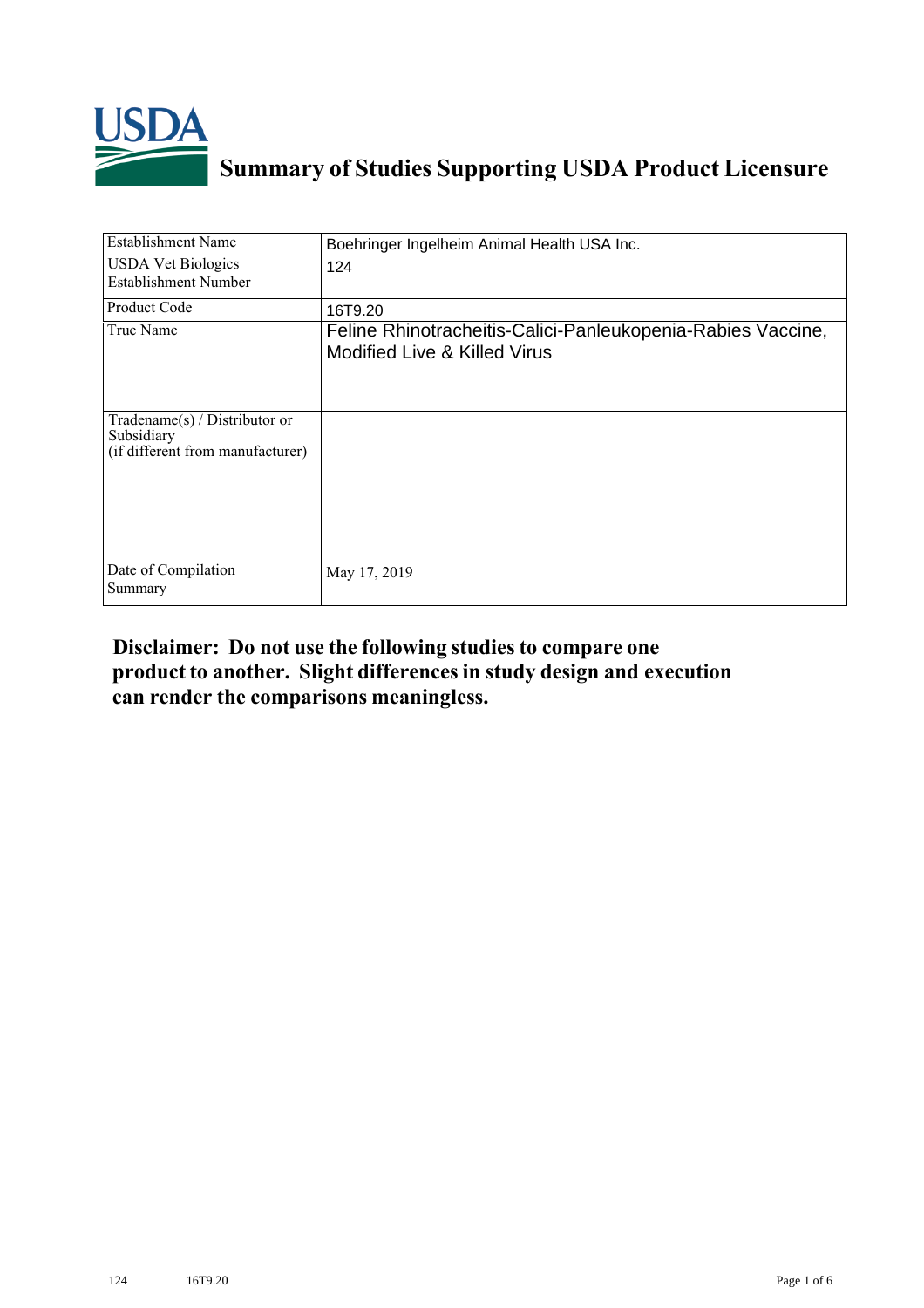| <b>Study Type</b>              | Efficacy                                                                                                                                                                                                                                                                                                                    |
|--------------------------------|-----------------------------------------------------------------------------------------------------------------------------------------------------------------------------------------------------------------------------------------------------------------------------------------------------------------------------|
| <b>Pertaining to</b>           | <b>Feline Calicivirus</b>                                                                                                                                                                                                                                                                                                   |
|                                |                                                                                                                                                                                                                                                                                                                             |
| <b>Study Purpose</b>           | Demonstrate efficacy against feline calicivirus                                                                                                                                                                                                                                                                             |
| <b>Product Administration</b>  | Applicable to subcutaneous (SQ) route of administration                                                                                                                                                                                                                                                                     |
| <b>Study Animals</b>           | Cats                                                                                                                                                                                                                                                                                                                        |
| <b>Challenge Description</b>   |                                                                                                                                                                                                                                                                                                                             |
| <b>Interval observed after</b> |                                                                                                                                                                                                                                                                                                                             |
| challenge                      |                                                                                                                                                                                                                                                                                                                             |
| <b>Results</b>                 | Study data were evaluated by USDA-APHIS prior to product<br>licensure and met regulatory standards for acceptance at the time of<br>submission. No data are published because this study was submitted<br>to USDA-APHIS prior to January 1, 2007, and APHIS only requires<br>publication of data submitted after that date. |
| <b>USDA Approval Date</b>      | December 19, 1990                                                                                                                                                                                                                                                                                                           |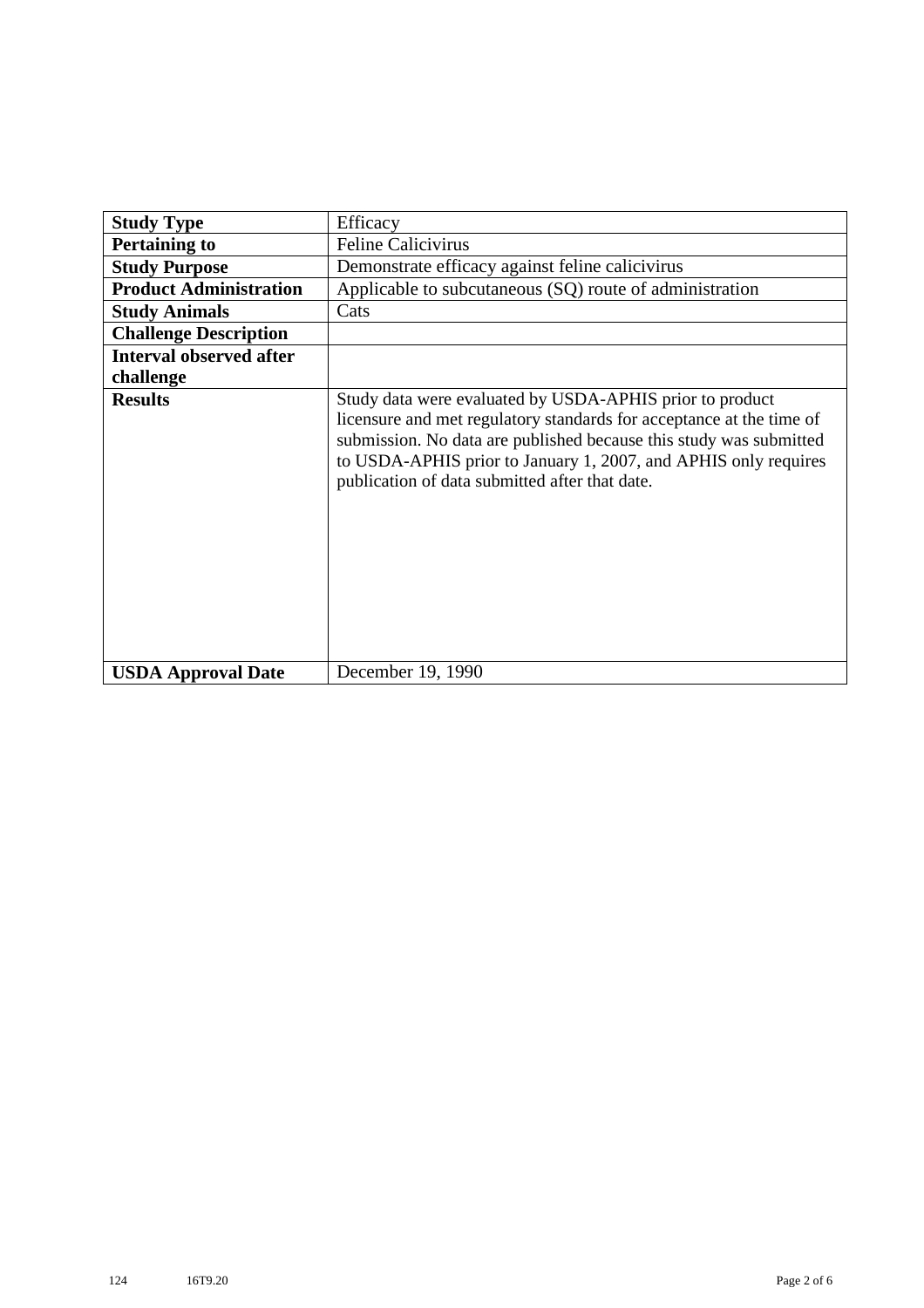| <b>Study Type</b>              | Efficacy                                                                                                                                                                                                                                                                                                                    |
|--------------------------------|-----------------------------------------------------------------------------------------------------------------------------------------------------------------------------------------------------------------------------------------------------------------------------------------------------------------------------|
|                                |                                                                                                                                                                                                                                                                                                                             |
| <b>Pertaining to</b>           | Feline rhinotracheitis virus                                                                                                                                                                                                                                                                                                |
| <b>Study Purpose</b>           | Efficacy against feline rhinotracheitis virus                                                                                                                                                                                                                                                                               |
| <b>Product Administration</b>  | Applicable to subcutaneous (SQ) route of administration                                                                                                                                                                                                                                                                     |
| <b>Study Animals</b>           | Cats                                                                                                                                                                                                                                                                                                                        |
| <b>Challenge Description</b>   |                                                                                                                                                                                                                                                                                                                             |
| <b>Interval observed after</b> |                                                                                                                                                                                                                                                                                                                             |
| challenge                      |                                                                                                                                                                                                                                                                                                                             |
| <b>Results</b>                 | Study data were evaluated by USDA-APHIS prior to product<br>licensure and met regulatory standards for acceptance at the time of<br>submission. No data are published because this study was submitted<br>to USDA-APHIS prior to January 1, 2007, and APHIS only requires<br>publication of data submitted after that date. |
| <b>USDA Approval Date</b>      | July 14, 1989                                                                                                                                                                                                                                                                                                               |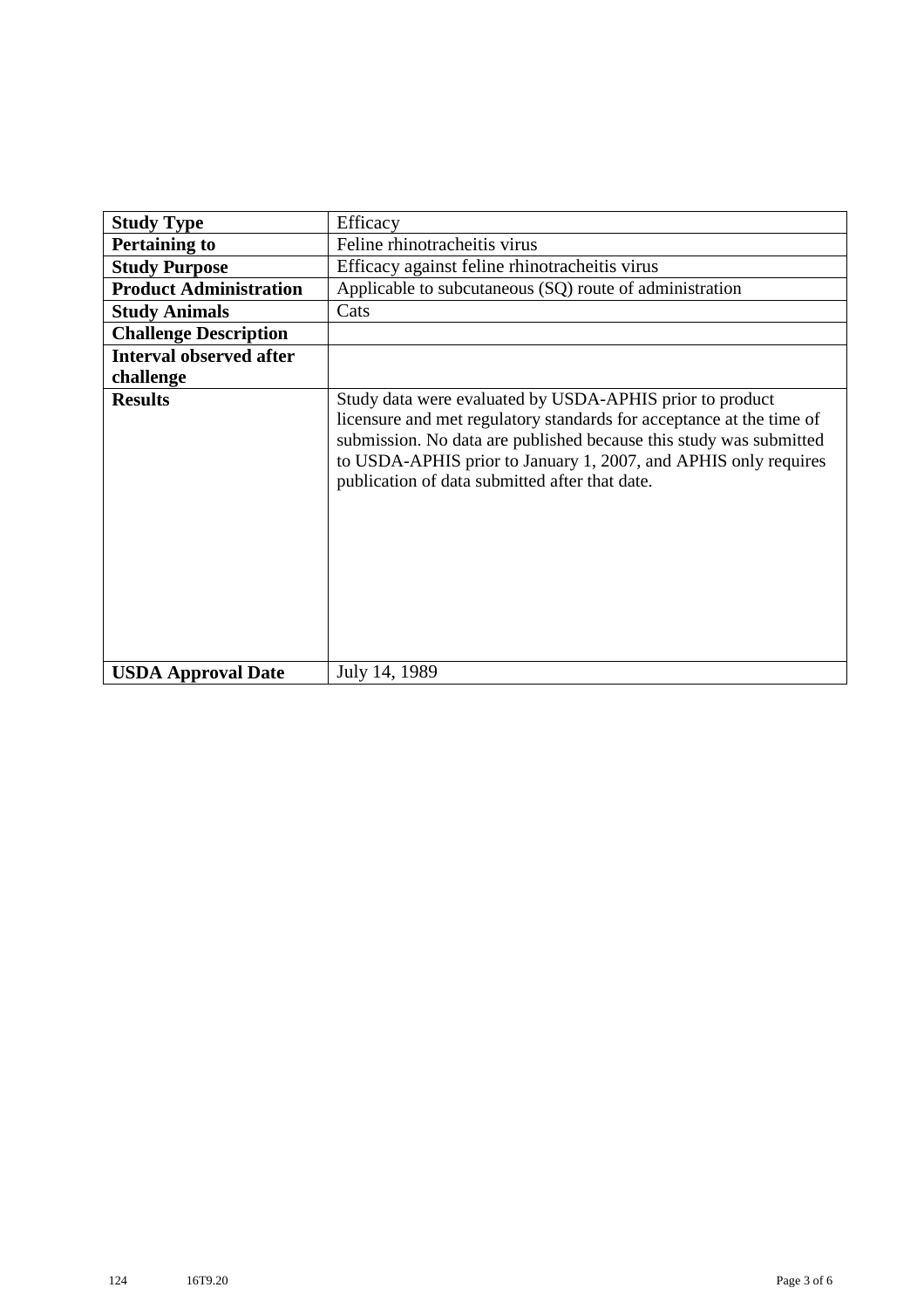| <b>Study Type</b>              | Efficacy                                                                                                                                                                                                                                                                                                                    |
|--------------------------------|-----------------------------------------------------------------------------------------------------------------------------------------------------------------------------------------------------------------------------------------------------------------------------------------------------------------------------|
| <b>Pertaining to</b>           | Feline panleukopenia                                                                                                                                                                                                                                                                                                        |
| <b>Study Purpose</b>           | Demonstrate efficacy against feline panleukopenia virus                                                                                                                                                                                                                                                                     |
| <b>Product Administration</b>  | Applicable to subcutaneous (SQ) route of administration                                                                                                                                                                                                                                                                     |
| <b>Study Animals</b>           | Cats                                                                                                                                                                                                                                                                                                                        |
| <b>Challenge Description</b>   |                                                                                                                                                                                                                                                                                                                             |
| <b>Interval observed after</b> |                                                                                                                                                                                                                                                                                                                             |
| challenge                      |                                                                                                                                                                                                                                                                                                                             |
| <b>Results</b>                 | Study data were evaluated by USDA-APHIS prior to product<br>licensure and met regulatory standards for acceptance at the time of<br>submission. No data are published because this study was submitted<br>to USDA-APHIS prior to January 1, 2007, and APHIS only requires<br>publication of data submitted after that date. |
| <b>USDA Approval Date</b>      | May 23, 1989                                                                                                                                                                                                                                                                                                                |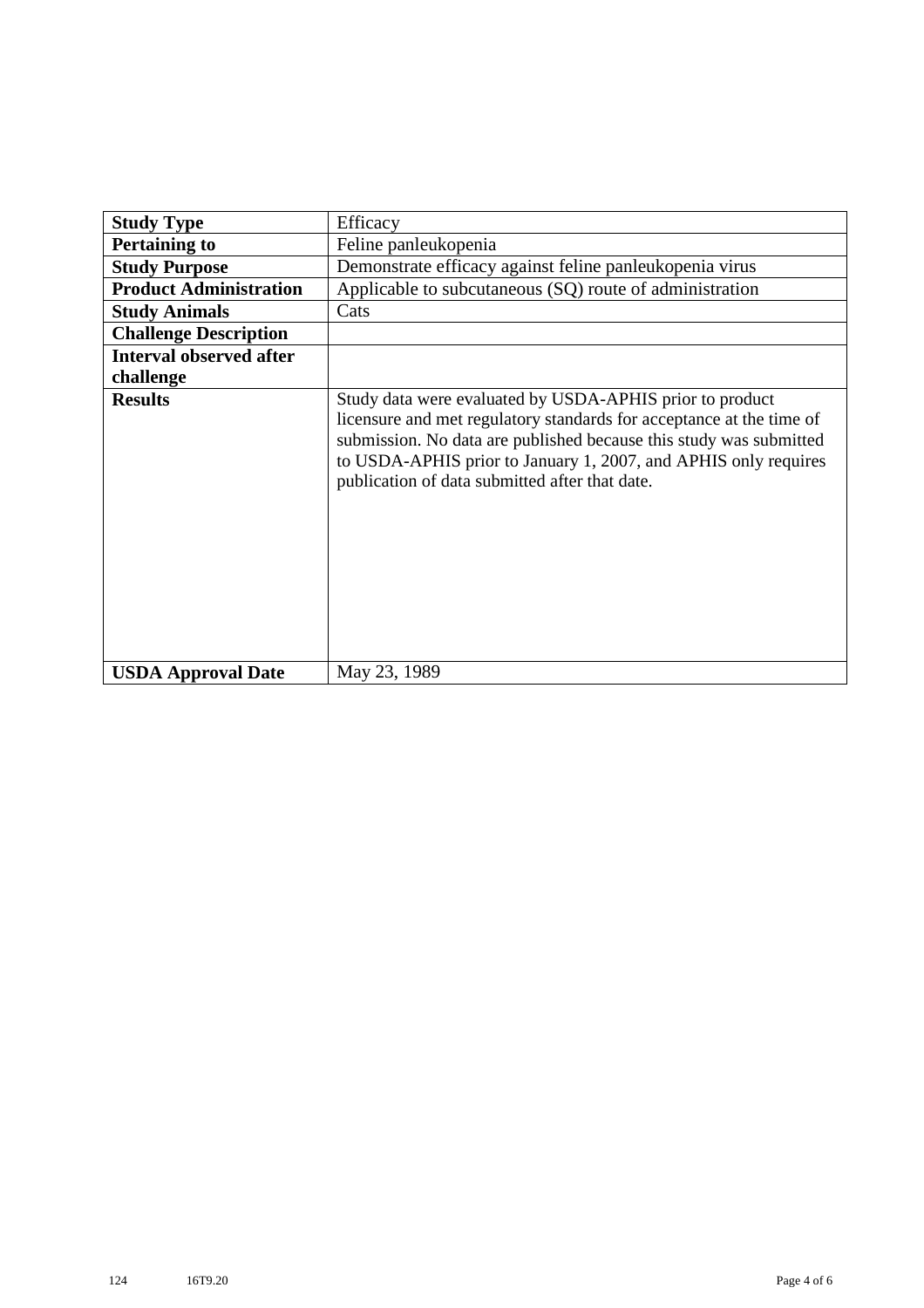| <b>Study Type</b>              | Efficacy                                                                                                                                                                                                                                                                                                                    |
|--------------------------------|-----------------------------------------------------------------------------------------------------------------------------------------------------------------------------------------------------------------------------------------------------------------------------------------------------------------------------|
| <b>Pertaining to</b>           | Rabies                                                                                                                                                                                                                                                                                                                      |
| <b>Study Purpose</b>           | Demonstrate efficacy against rabies thirty-six months after<br>vaccination to establish 3 year revaccination interval                                                                                                                                                                                                       |
| <b>Product Administration</b>  | Subcutaneously (SQ)                                                                                                                                                                                                                                                                                                         |
| <b>Study Animals</b>           | Cats                                                                                                                                                                                                                                                                                                                        |
| <b>Challenge Description</b>   |                                                                                                                                                                                                                                                                                                                             |
| <b>Interval observed after</b> |                                                                                                                                                                                                                                                                                                                             |
| challenge                      |                                                                                                                                                                                                                                                                                                                             |
| <b>Results</b>                 | Study data were evaluated by USDA-APHIS prior to product<br>licensure and met regulatory standards for acceptance at the time of<br>submission. No data are published because this study was submitted<br>to USDA-APHIS prior to January 1, 2007, and APHIS only requires<br>publication of data submitted after that date. |
| <b>USDA Approval Date</b>      | March 25, 1986                                                                                                                                                                                                                                                                                                              |